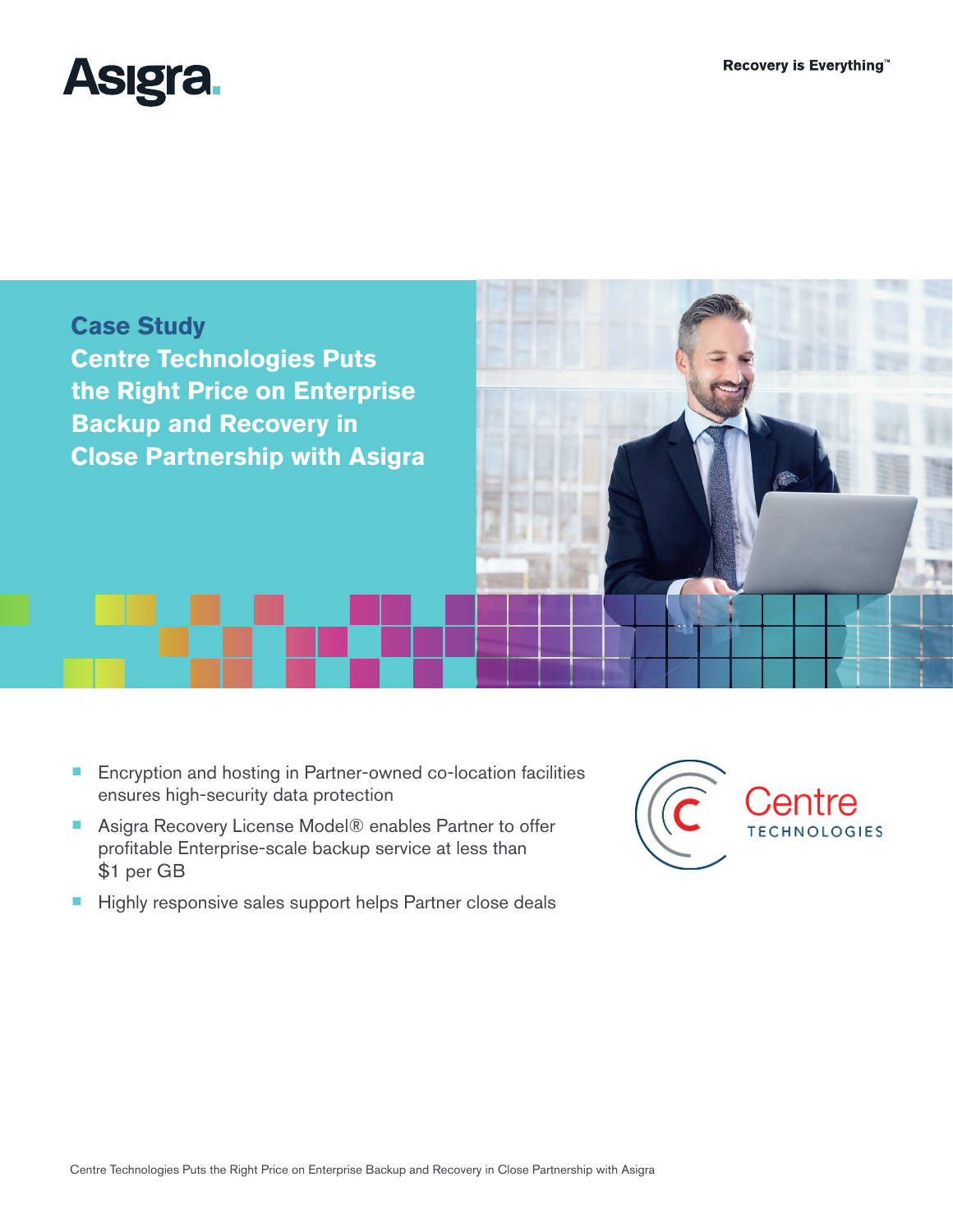

#### **SUMMARY**

When looking to profitably manage data backup as part of its cloud services business, Texasbased Centre Technologies discovered Asigra. While the platform was technologically a perfect fit, Centre also needed to establish a pricing model that scaled to Enterprise clients with hundreds of terabytes of data. The Asigra Recovery License Model fit Centre Technologies needs and tilted the economics in its favour. Since becoming an Asigra Partner in 2014, Centre has grown its cloud backup business quickly, with its highly responsive Asigra Partner Relations Manager aiding sales efforts.

### **BACKGROUND**

Centre Technologies provides IT solutions for enterprises in Houston, Austin, Dallas, New Orleans, and surrounding areas. Since 2006, Centre has built a thriving operation hosting core infrastructure and managing infrastructure and business needs including but not limited to Microsoft Exchange, Windows, SQL server and Citrix environments. With more than 80 densely configured blades in production and about 1,800 virtual machines, Centre Technologies manages more than three petabytes of storage across two Tier 4 rated co-location facilities in Texas.

### **BUSINESS SITUATION**

For much of its history, Centre Technologies struggled with backup and disaster recovery. The solutions they used for both internal data protection and for the day-to-day backup needs of customers required a lot of hands-on administration to ensure they performed as reliably as clients demanded.

When Jesse Maldonado took over as Director of Centre's Cloud Computing Services division in 2012, he knew backup and recovery was an area of the business that needed some attention. He soon realized he needed to identify technology that made backups less of a headache. "There are a lot of vendors on the market that are very kludgy," says Maldonado. "Everyone knows there's ongoing maintenance that needs to happen. One of the biggest things I was looking for was something that was a little less manpower-intensive."

Maldonado also believed cloud backup could offer some growth opportunity if he could find the right partner. "At Centre, we value our partnerships very much," says Maldonado. "Our customers rely on us, and we want to be sure we're doing right by them."

Moving to a SaaS model appealed to him, but many solutions did not match the enterprise-grade protection he wanted to position in the market. "The majority of SaaS platforms require you to send your data God-knowswhere. We wanted the storage of the backups to be within one of our co-location facilities," says Maldonado. Centre Technologies' vision was to offer local backup as a valueadd, providing customers with the assurance of knowing precisely where their backup data is located.

# **"**We knew that technology-wise, Asigra was where we wanted to go. It did everything we needed to accomplish. **Jesse Maldonado, Centre Technologies Director of Cloud Computing Services**

Price was a limiting factor, however, especially for the enterprises with 10 TB or more of backup data that Centre Technologies was targeting. "We wanted to bring something to the market that was more cost effective than \$1 per GB," says Maldonado. "We've seen a lot of our competition do a dollar per gig, but that is very cost prohibitive when you're talking hundreds of terabytes." He could not afford to price Centre Technologies out of the market.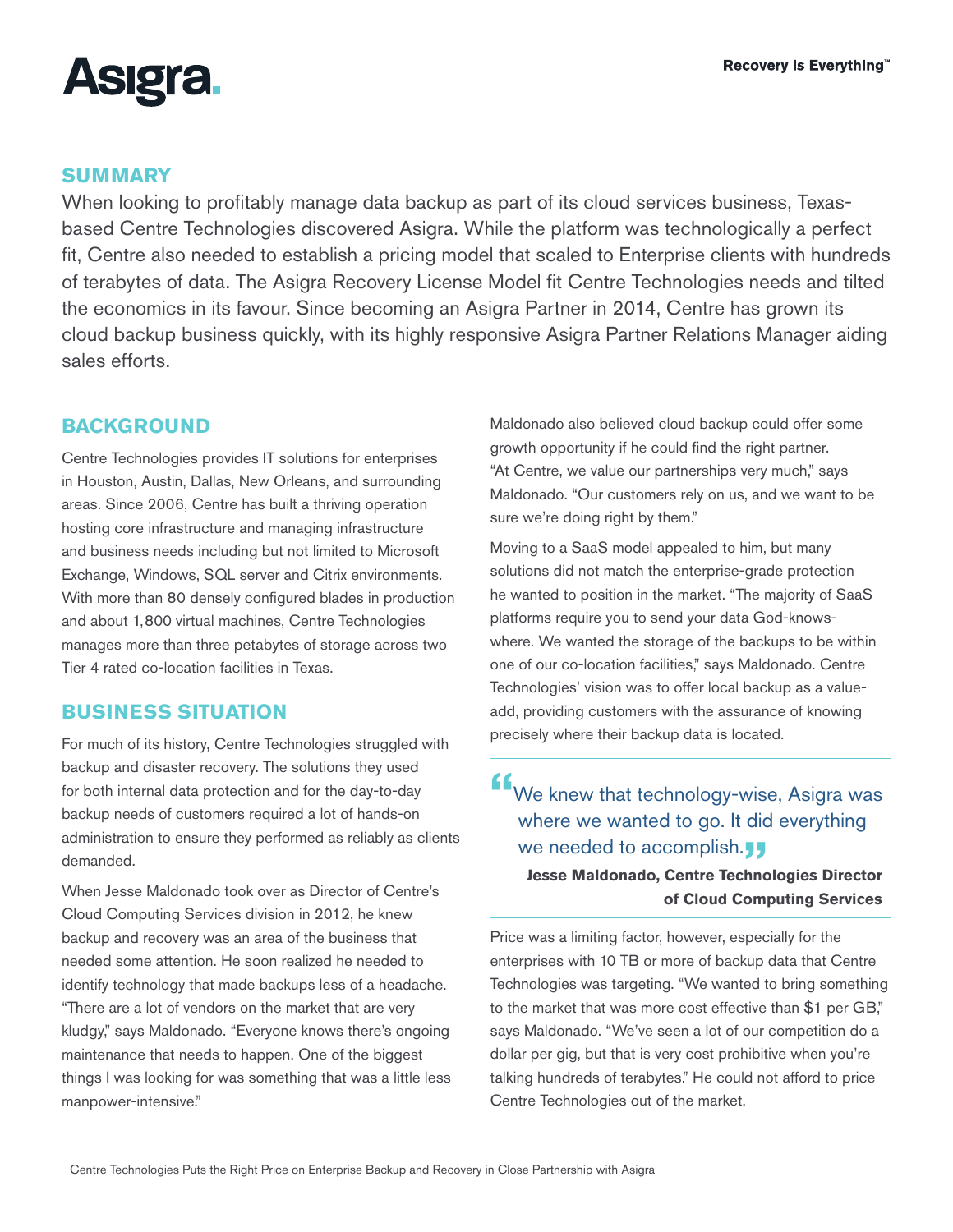

## **SOLUTION**

Maldonado's market research singled out Asigra Cloud Backup™ as a top prospect, and a two-month demo of the solution proved that, technologically, it was a perfect fit. In addition to being highly automated with an agentless architecture that greatly streamlined administration, the Asigra platform provided Centre Technologies with the ability to offer a SaaS-based backup model while still hosting customer data in private clouds in its co-location facilities. "From a marketing and a sales perspective, that was huge for us," says Maldonado. "I could tell the customer, I know exactly where your data is, and I know exactly how it is protected, because we own the entire stack of where that data lives."

Maldonado also knew that Asigra Cloud Backup's NIST FIPS 140-2 certified encryption would provide customers with crucial assurance of data security. "That has gone a long way with the bigger fish in our customer base. I can't decrypt their data without the key, which must be provided by the client" he says. "To this day, some customers have opted to own that key and have not shared it with us. We protect the key, but do not have access to the data. I think that certainly gives them peace of mind."



But Maldonado wanted to price the service right. "We knew that technology-wise, Asigra was where we wanted to go. It did everything we needed to accomplish," he says. "We just needed to make the numbers work."

When he brought this to Asigra's attention, they soon spotted the missing factor in his formula: Asigra Cloud Backup's average deduplication and compression ratio of 3:1. Because Asigra's Recovery License Model (RLM) is partly priced on a low fixed price for the amount of data storage capacity used after dedup and compression—not the total amount of data backed up— Maldonado realized this could be more cost effective for prospective clients.

Another aspect of Asigra's RLM that fell into place was Centre Technologies' Recovery Performance Score. This calculation is based on the percentage of data an organization recovers over the course of a term and rewards Service Providers that recover very little data, so companies pay a smaller amount per GB. "We manage the backups for the majority of customers we have," says Maldonado, "so we have influence over their retention policy, shadow copies, virtual snapshots and other best-practice protection policies. Understanding RLM was a very big part of our cost model analysis."

**"**I can't think of a situation where Asigra wasn't there for us. Truth be told, from a partnership perspective, they're probably one of the best partners we have.<sup>11</sup> **Jesse Maldonado, Centre Technologies Director of Cloud Computing Services**

#### **Results**

Since becoming an Asigra Partner in November 2014, Centre Technologies hasn't looked back. One 8 TB customer soon turned into a second with more than 20 TB backup storage (80 TB of data protected). Less than two years later, Centre Technologies has grown its Asigra Cloud